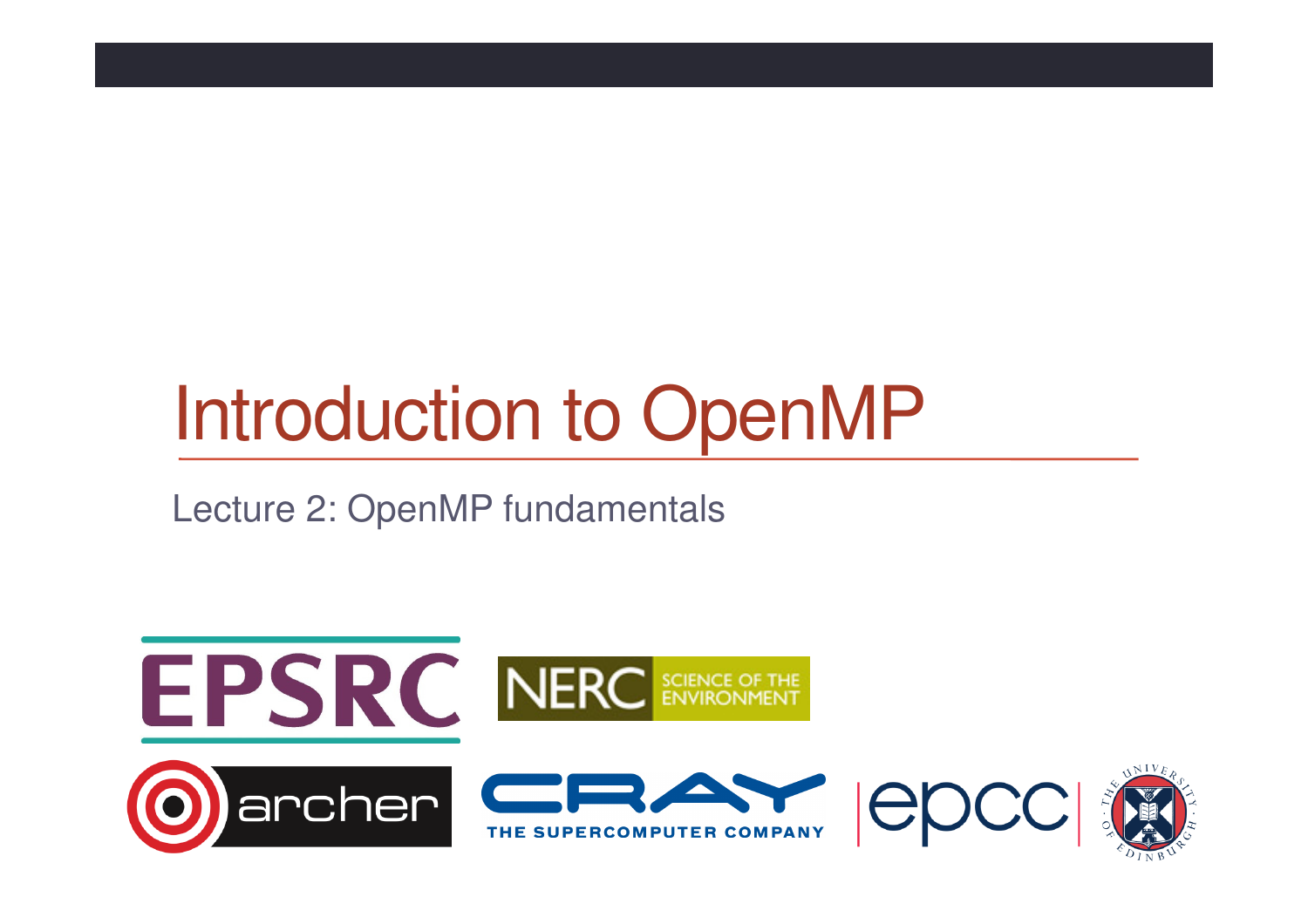#### **Overview**

- •Basic Concepts in OpenMP
- •History of OpenMP
- •Compiling and running OpenMP programs



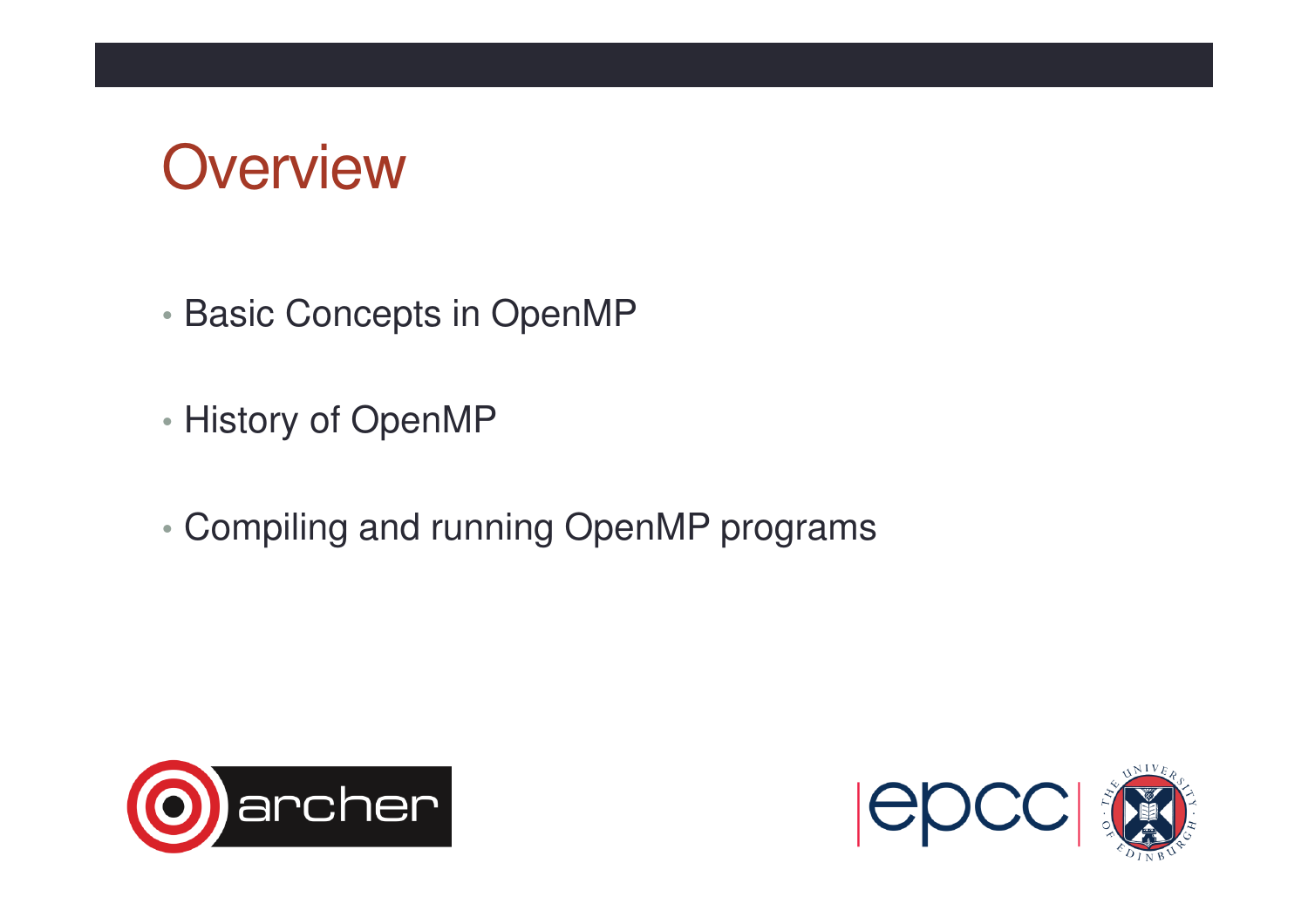## What is OpenMP?

- • OpenMP is an API designed for programming shared memory parallel computers.
- •• OpenMP uses the concepts of threads and tasks
- •OpenMP is a set of extensions to Fortran, C and C++
- The extensions consist of:
	- Compiler directives
	- Runtime library routines
	- Environment variables



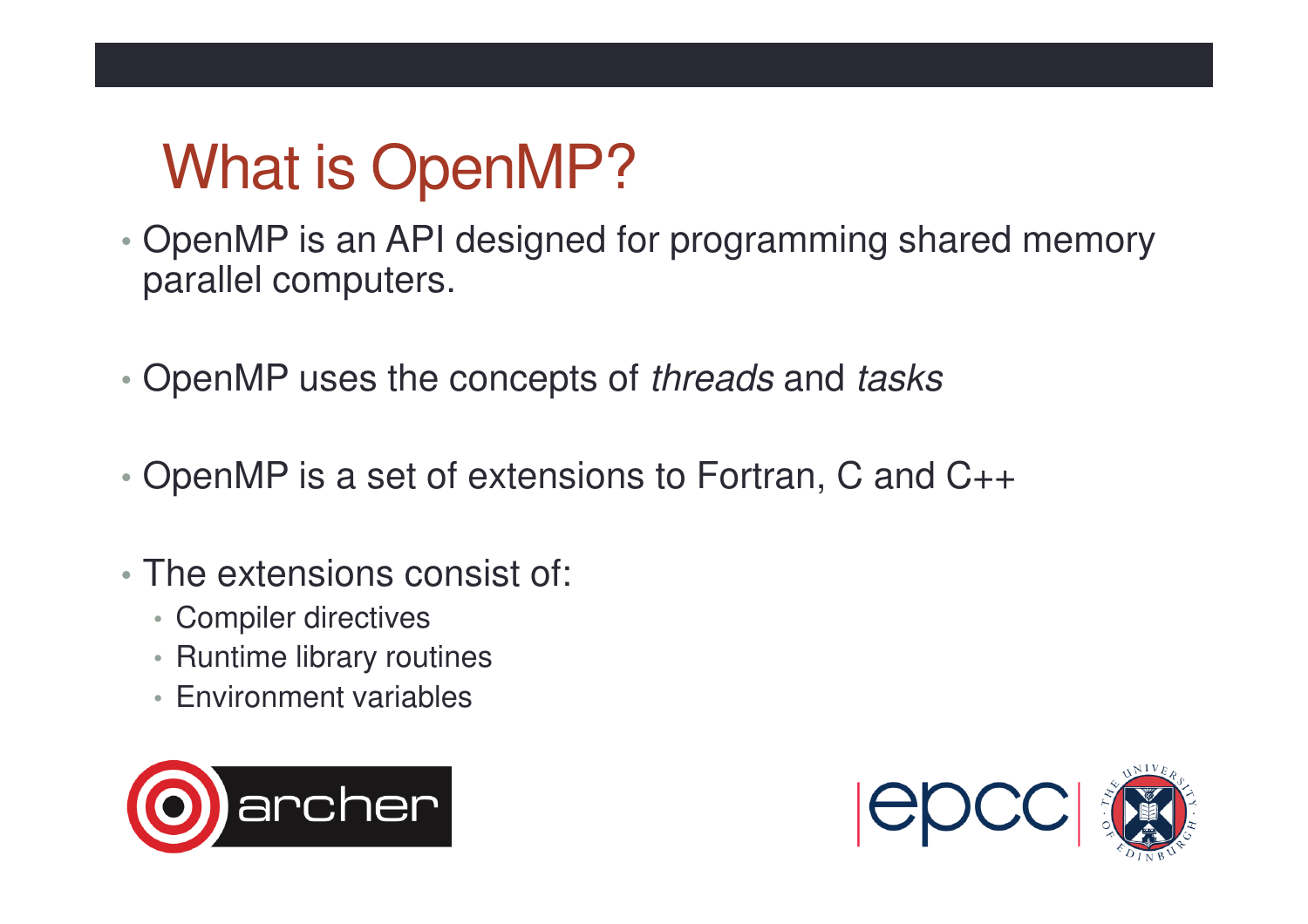### Directives and sentinels

- A directive is a special line of source code with meaning only to certain compilers.
- A directive is distinguished by a sentinel at the start of the line.
- • OpenMP sentinels are:
	- Fortran: **!\$OMP**
	- •C/C++: **#pragma omp**
- • This means that OpenMP directives are ignored if the code is compiled as regular sequential Fortran/C/C++.



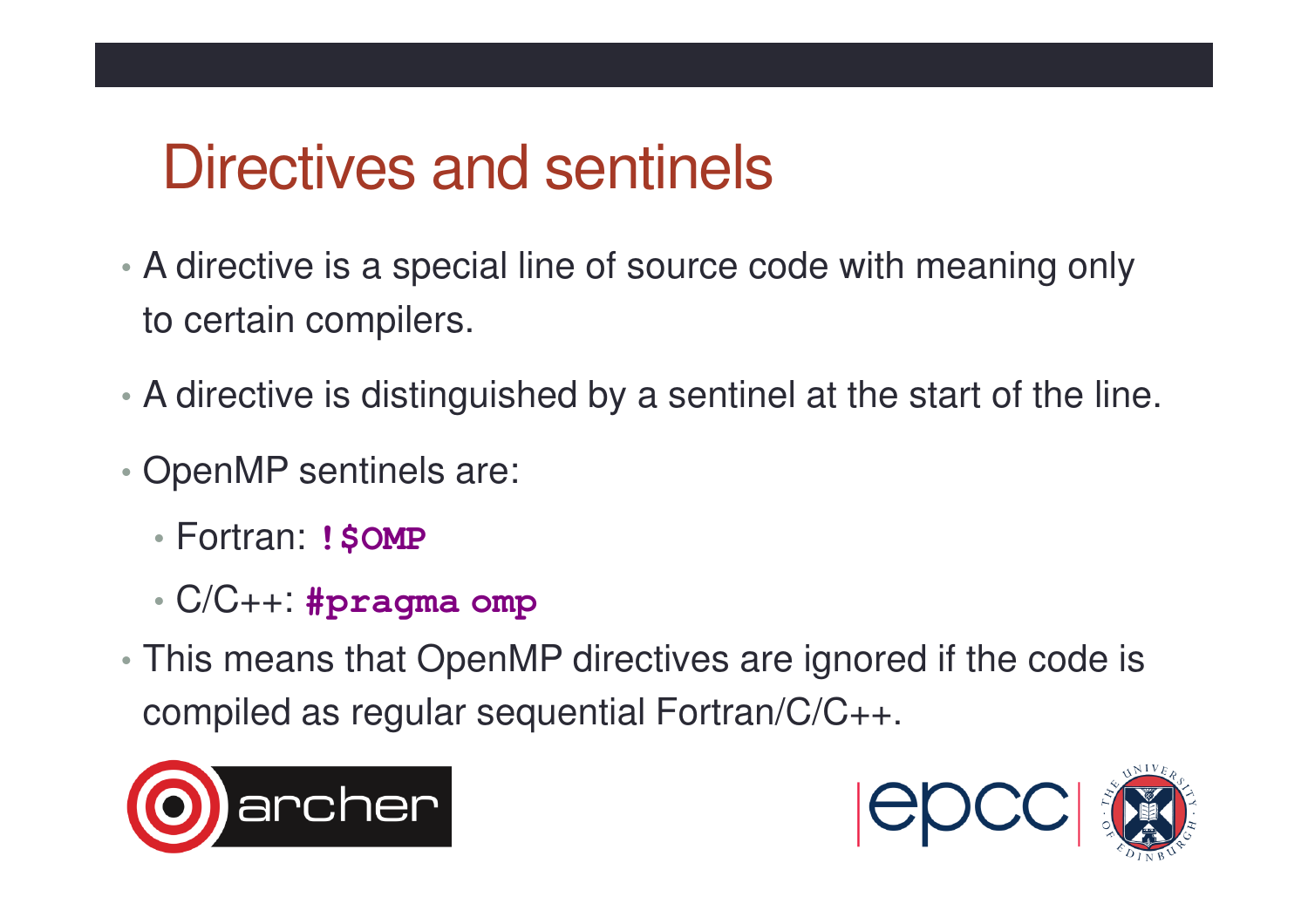## Parallel region

- The *parallel region* is the basic parallel construct in OpenMP.
- A parallel region defines a section of a program.
- Program begins execution on a single thread (the master thread).
- When the first parallel region is encountered, the master thread creates a team of threads (fork/join model).
- Every thread executes the statements which are inside the parallel region
- At the end of the parallel region, the master thread waits for the other threads to finish, and continues executing the next statements



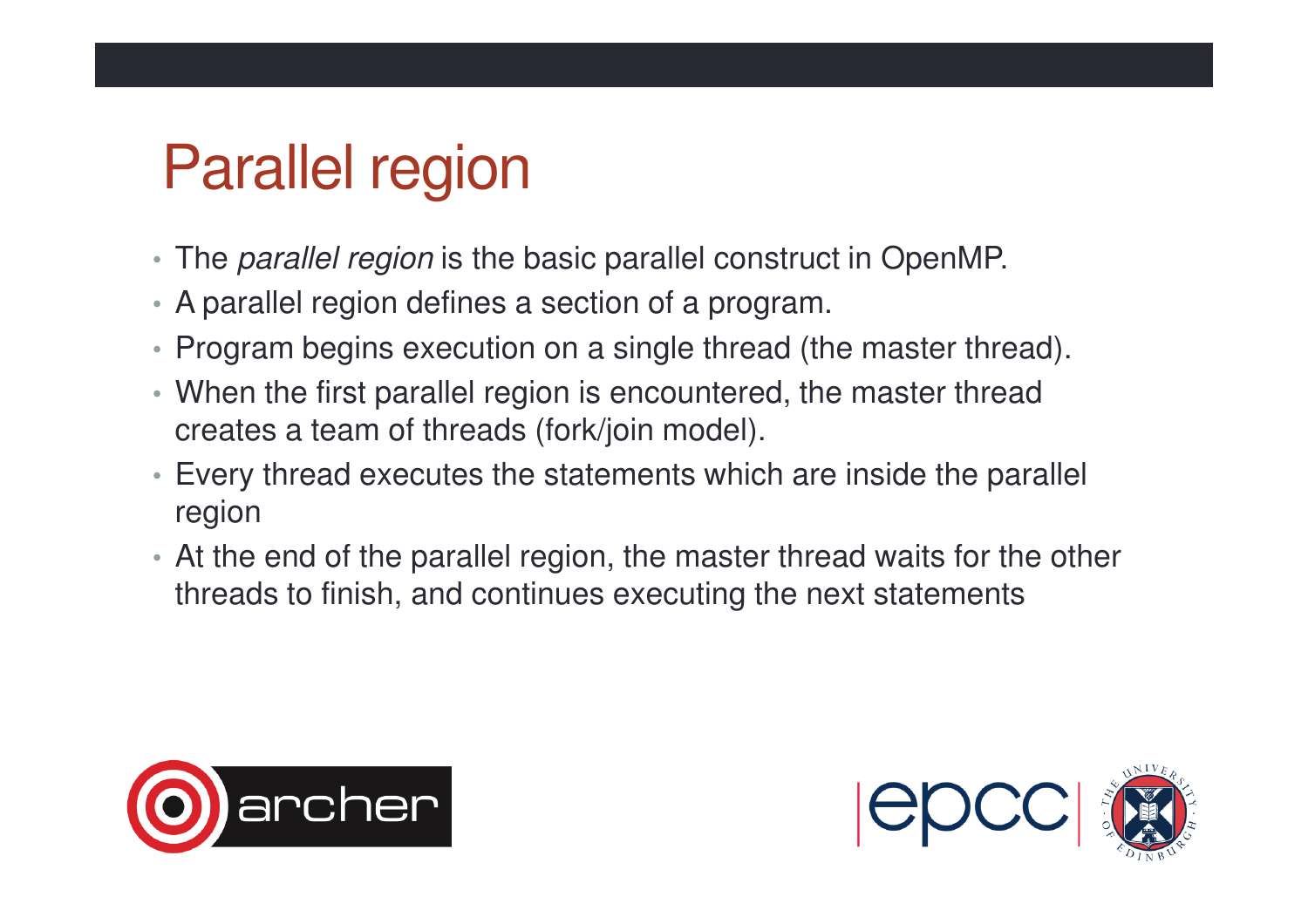#### Parallel region



#### Sequential part



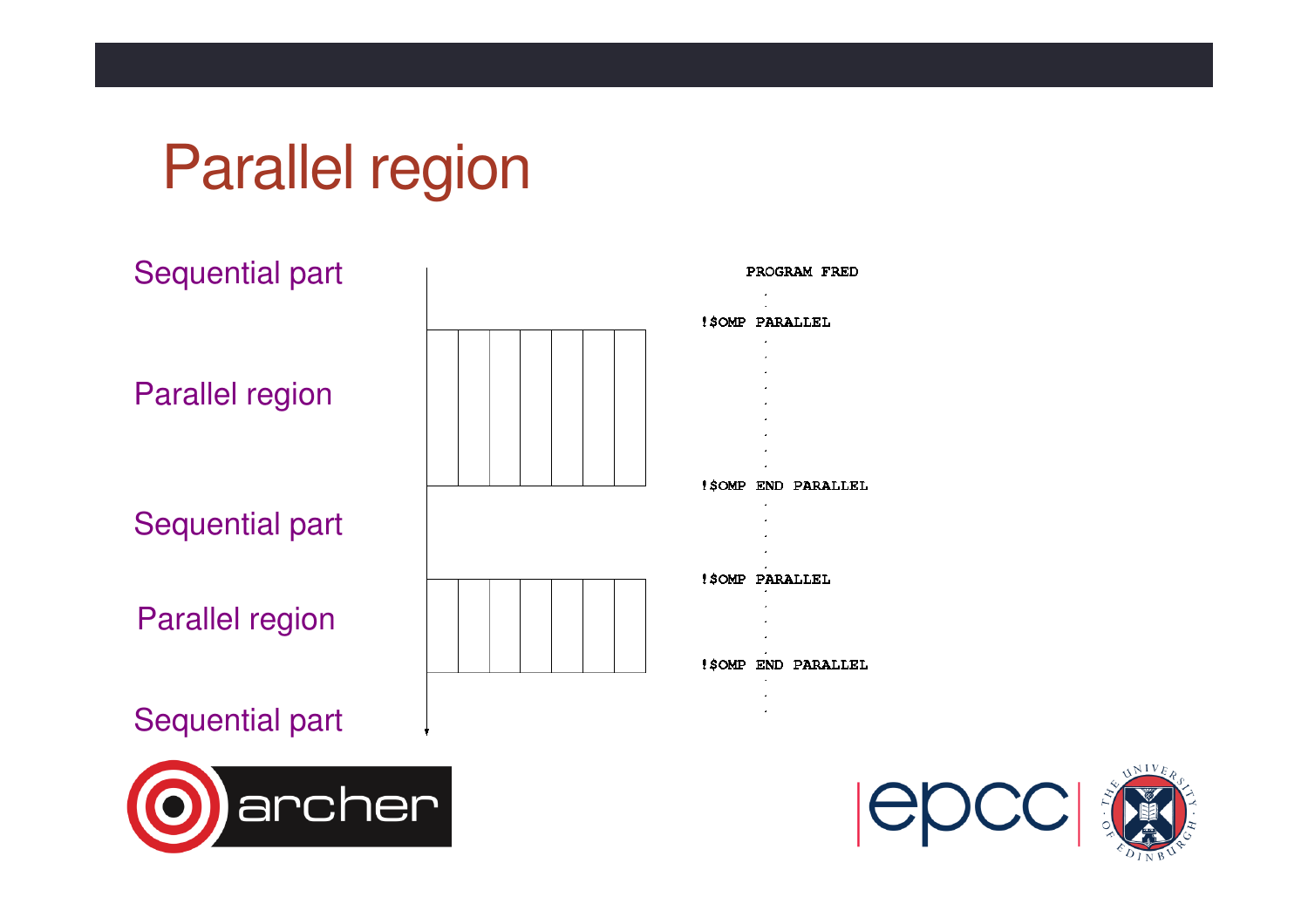#### Shared and private data

- Inside a parallel region, variables can either be *shared* or *private.*
- All threads see the same copy of shared variables.
- All threads can read or write shared variables.
- Each thread has its own copy of private variables: these are invisible to other threads.
- A private variable can only be read or written by its own thread.



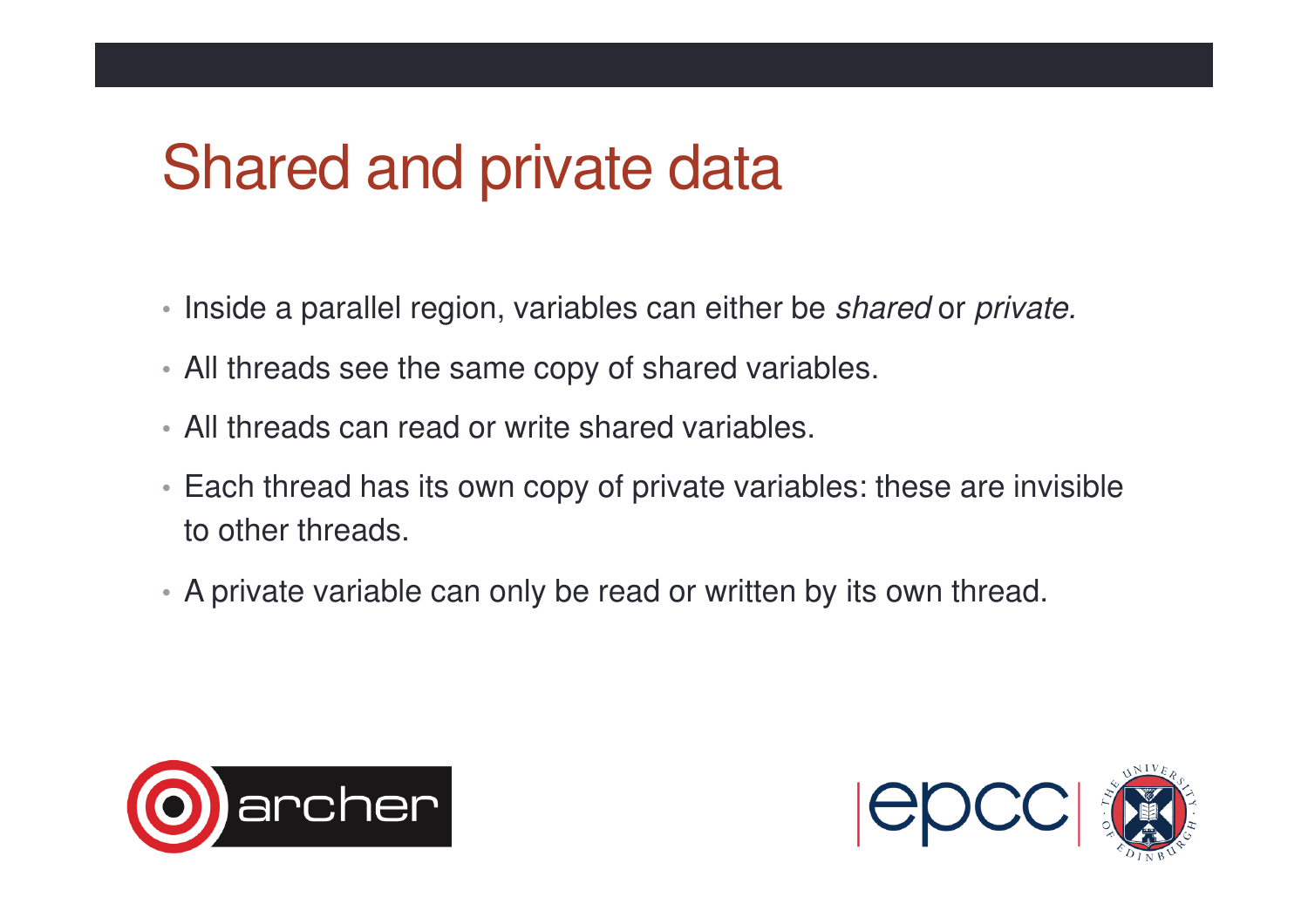### Parallel loops

- In a parallel region, all threads execute the same code
- OpenMP also has directives which indicate that work should be divided up between threads, not replicated.
	- this is called worksharing
- Since loops are the main source of parallelism in many applications, OpenMP has extensive support for parallelising loops.
- The are a number of options to control which loop iterations are executed by which threads.
- It is up to the programmer to ensure that the iterations of a parallel loop are independent.
- Only loops where the iteration count can be computed before the execution of the loop begins can be parallelised in this way.



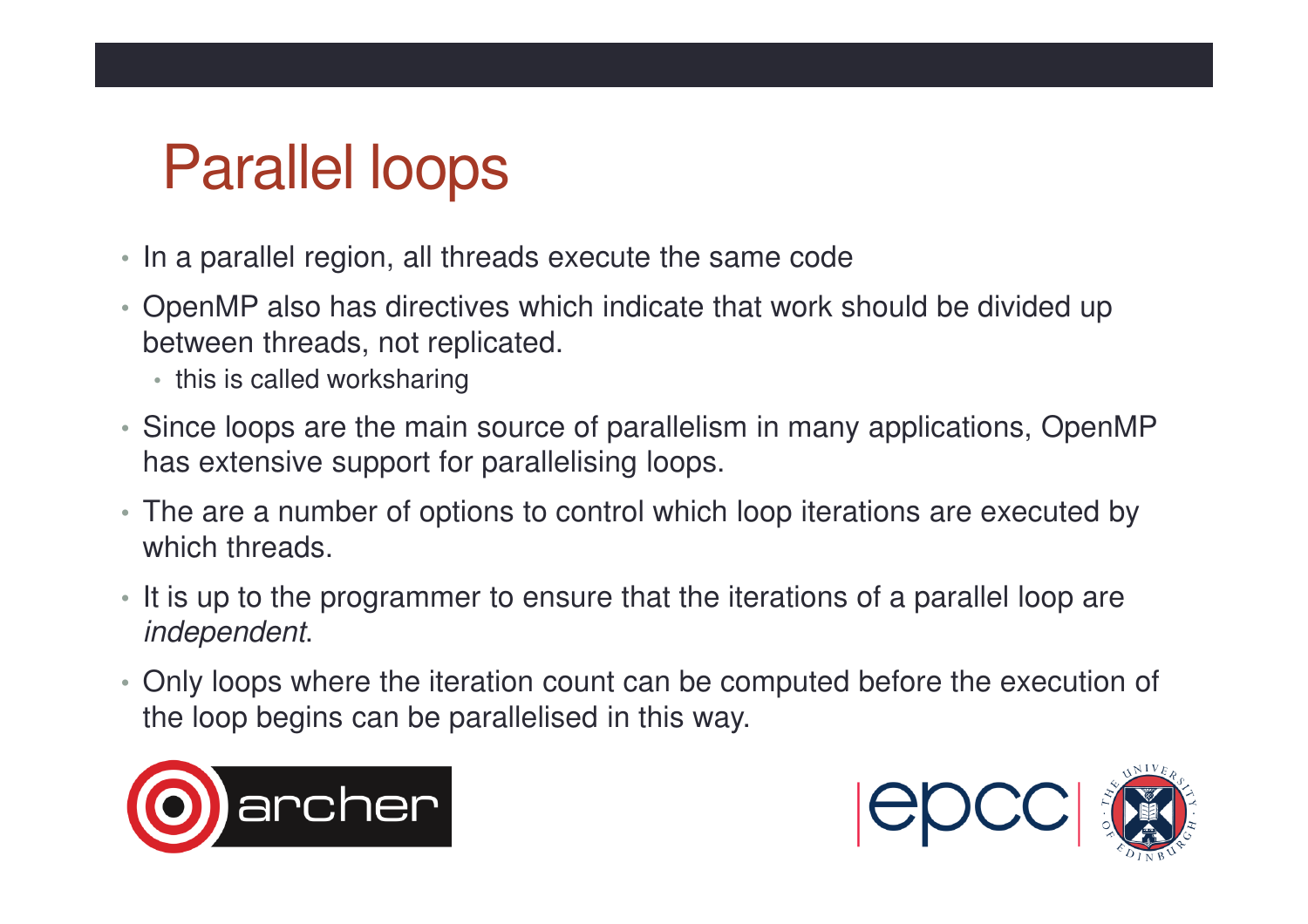## **Synchronisation**

- The main synchronisation concepts used in OpenMP are:
- Barrier
	- all threads must arrive at a barrier before any thread can proceed past it
	- e.g. delimiting phases of computation
- Critical region
	- a section of code which only one thread at a time can enter
	- e.g. modification of shared data structures
- Atomic update
	- an update to a variable which can be performed only by one thread at a time
	- e.g. modification of shared variables
- Master region
	- a section of code executed by one thread only
	- e.g. initialisation, writing a file



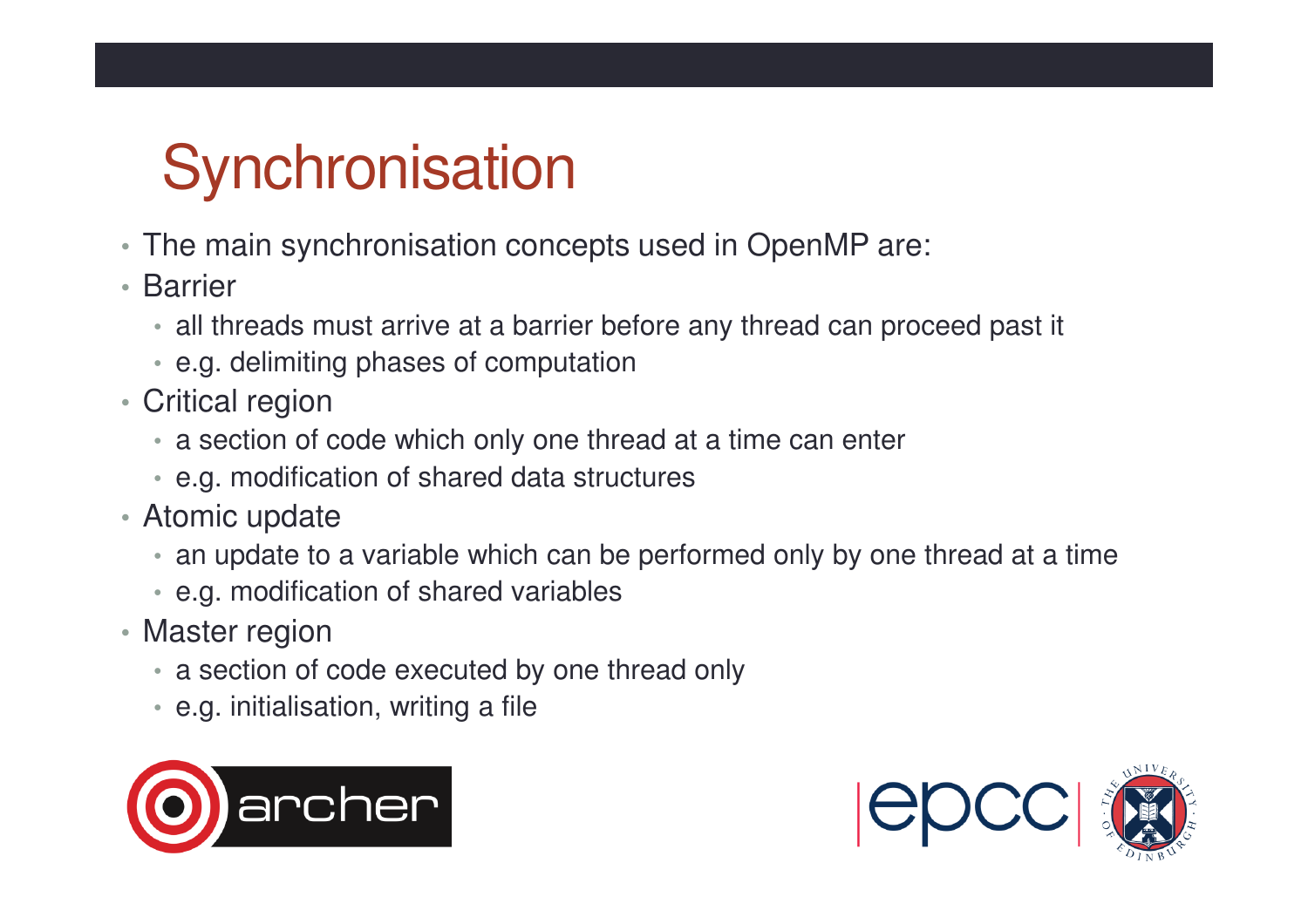## Brief history of OpenMP

- Historical lack of standardisation in shared memory directives.
	- each hardware vendor provided a different API
	- mainly directive based
	- almost all for Fortran
	- hard to write portable code
- OpenMP forum set up by Digital, IBM, Intel, KAI and SGI. Now includes most major vendors (and some academic organisations, including EPCC).
- OpenMP Fortran standard released October 1997, minor revision (1.1) in November 1999. Major revision (2.0) in November 2000.



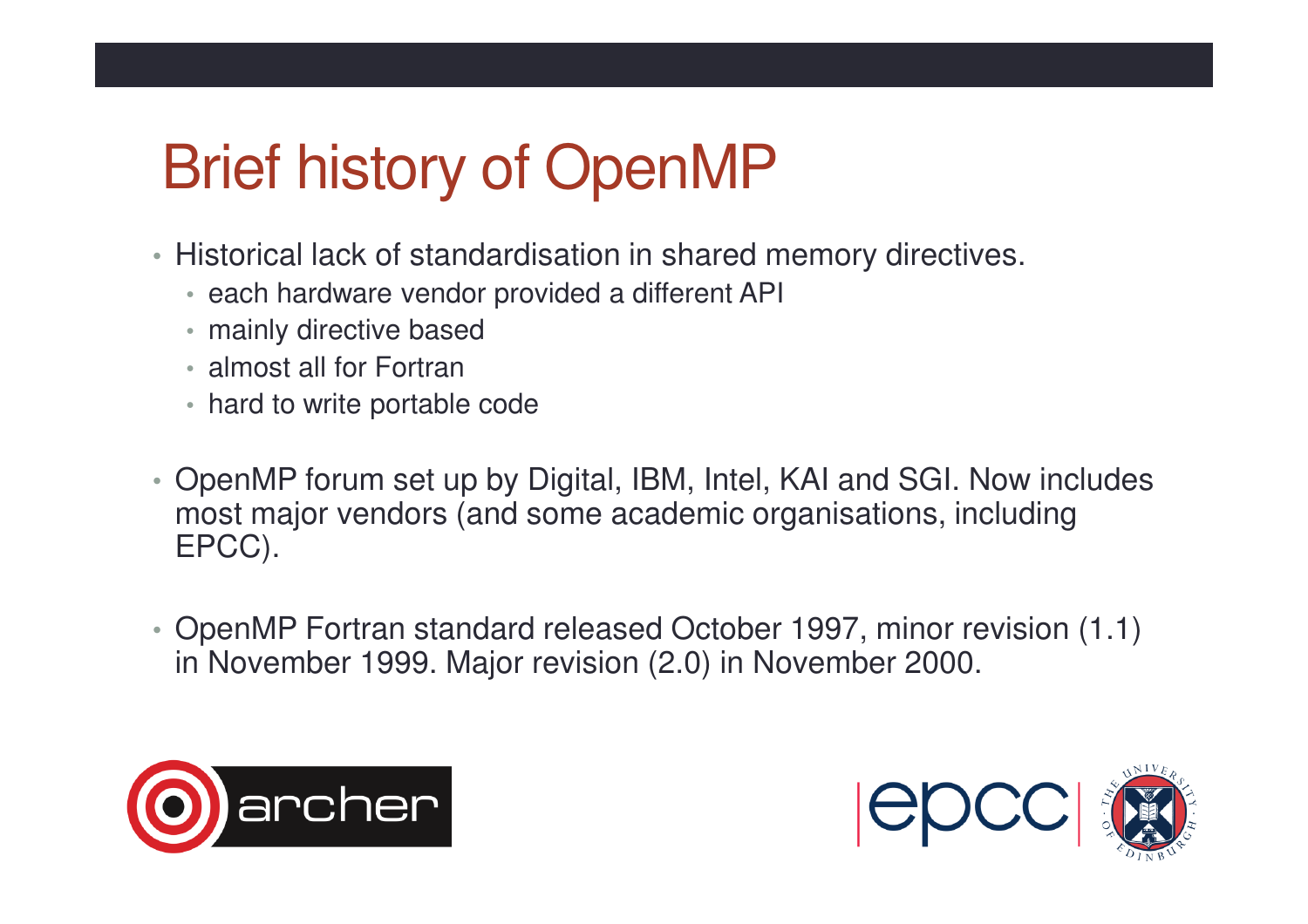## History (cont.)

- OpenMP C/C++ standard released October 1998. Major revision (2.0) in March 2002.
- Combined OpenMP Fortran/C/C++ standard (2.5) released in May 2005.
	- no new features, but extensive rewriting and clarification
- Version 3.0 released in May 2008
	- new features, including tasks, better support for loop parallelism and nested parallelism
	- only recently available in some compilers
- Version 3.1 released in June 2011
	- corrections and some minor new features



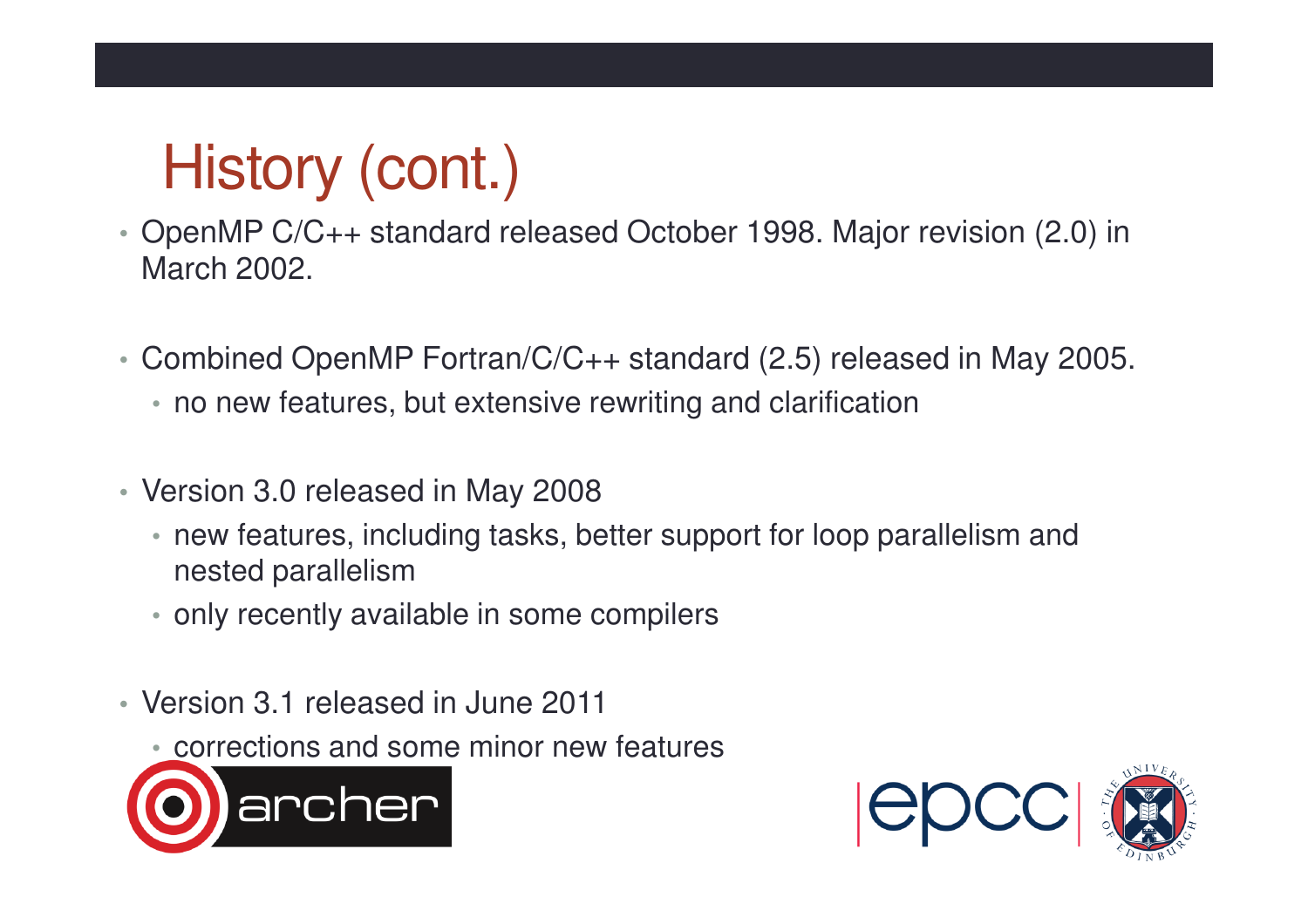### OpenMP resources

• Web site:

#### **www.openmp.org**

- Official web site: language specifications, links to compilers and tools, mailing lists
- Book:
	- "Using OpenMP: Portable Shared Memory Parallel Programming" Chapman, Jost and Van der Pas, MIT Press, ISBN: 0262533022
		- however, does not contain OpenMP 3.0/3.1 features



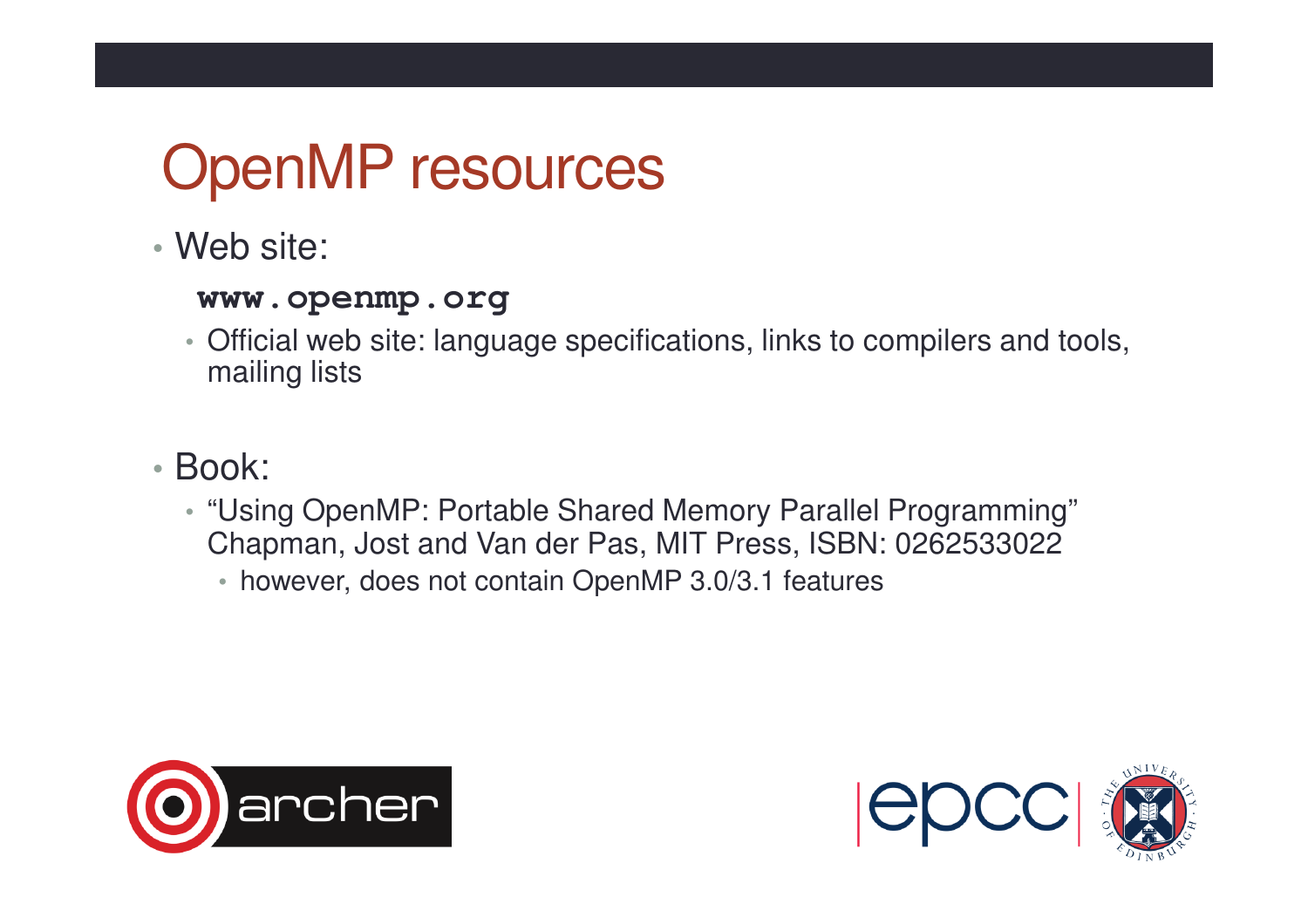## Compiling and running OpenMP programs

- OpenMP is built-in to most of the compilers you are likely to use.
- To compile an OpenMP program you usually need to add a (compiler-specific) flag to your compile and link commands.
	- **-fopenmp** for gcc/gfortran
	- **-qopenmp** for Intel compilers
	- no flags for Cray compilers as it is enabled by default (-hnoomp to disable OpenMP)
- The number of threads which will be used is determined at runtime by the **OMP\_NUM\_THREADS** environment variable
	- set this before you run the program
	- e.g. **export OMP\_NUM\_THREADS=4**
- Run in the same way you would a sequential program
	- type the name of the executable



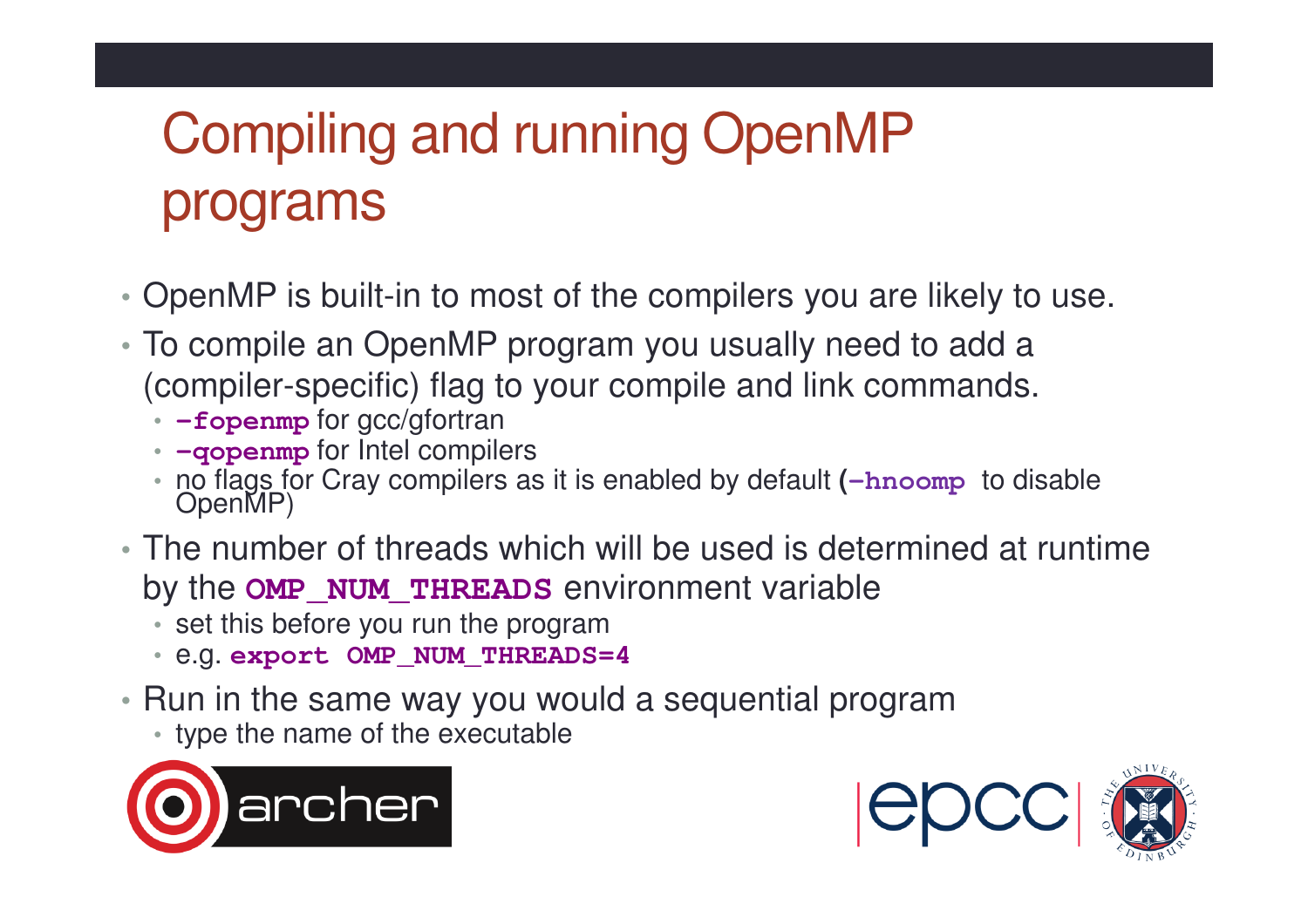## **Running**

To run an OpenMP program interactively:

- Set the number of threads using the environment variable **OMP\_NUM\_THREADS**
- e.g. **export OMP\_NUM\_THREADS=8** (bash/ksh)
- or **setenv OMP\_NUM\_THREADS 8** (csh/tcsh)
- Can run just as you would a sequential program.



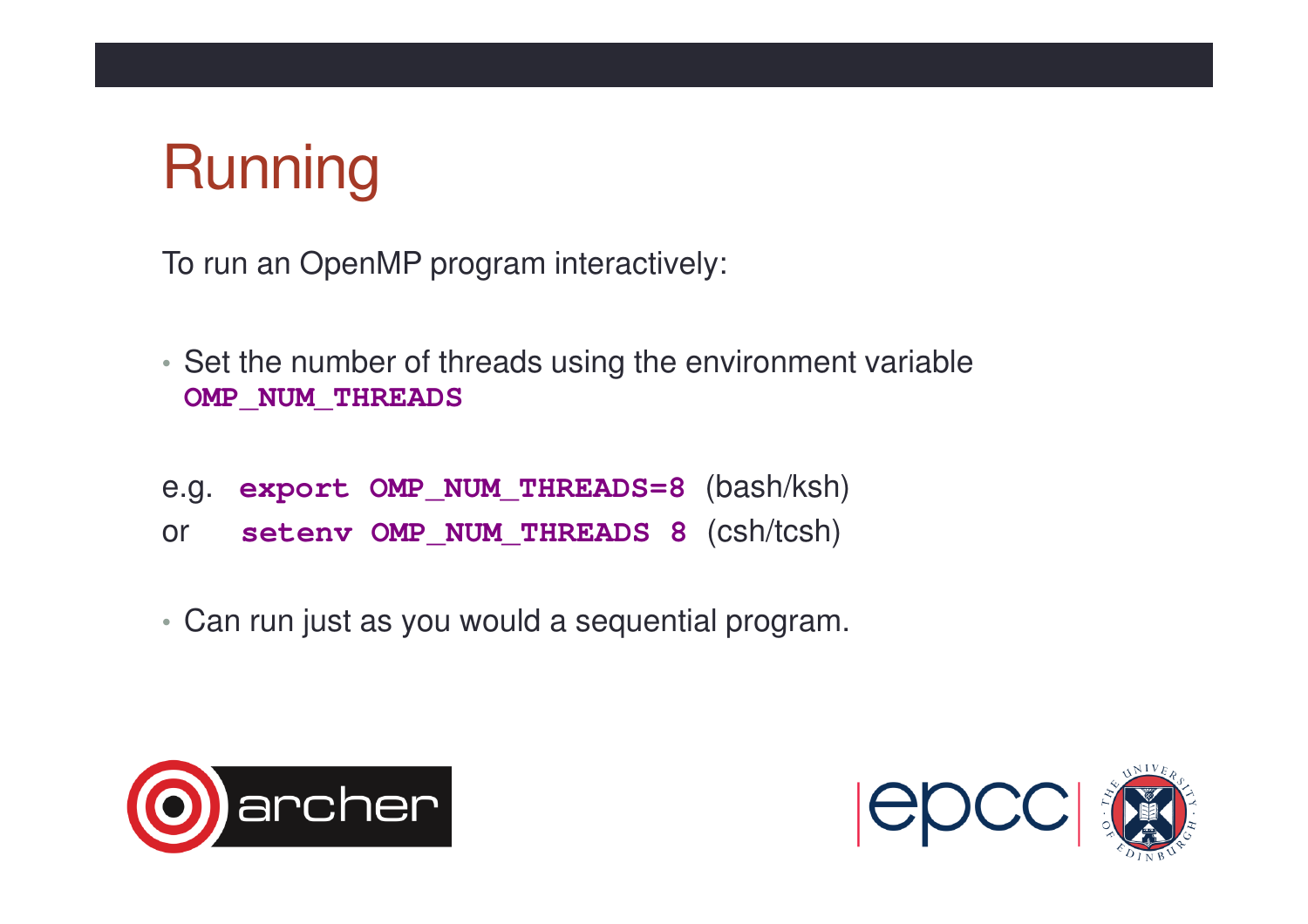#### Running in the ARCHER batch system

- ARCHER is configured as a front end (login nodes) and a back end (compute nodes)
- The frontend is for interactive use, the backend for batch jobs only. Development and debugging should be done on the frontend.
- To login in: **ssh –X guestXX@login.archer.ac.uk**
- Change to the work directory: **cd /work/y14/y14/guestXX/**

• For performance measurements, run on the backend in a batch queue (we have reserved queues for courses), e.g.:**cp –i ompbatch.pbs myprogram.pbs qsub –q R4535964 myprogram.pbs**



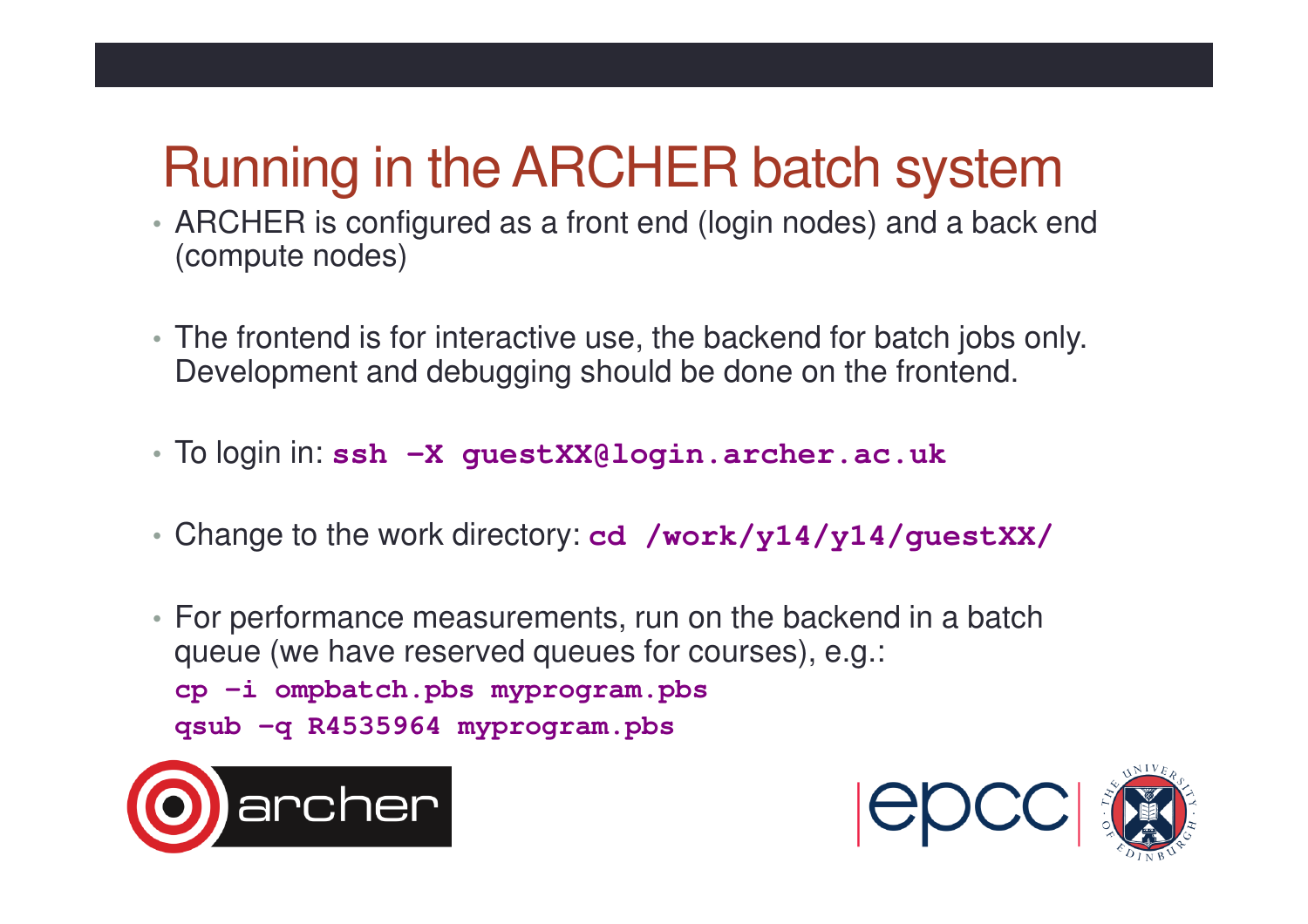## Running (cont.)

- The number of threads must be set inside the script file: **export OMP\_NUM\_THREADS=4**
- On archer, we have to use the job launcher program aprun
	- launch a single process on one node
	- OpenMP program will spawn multiple threads at runtime